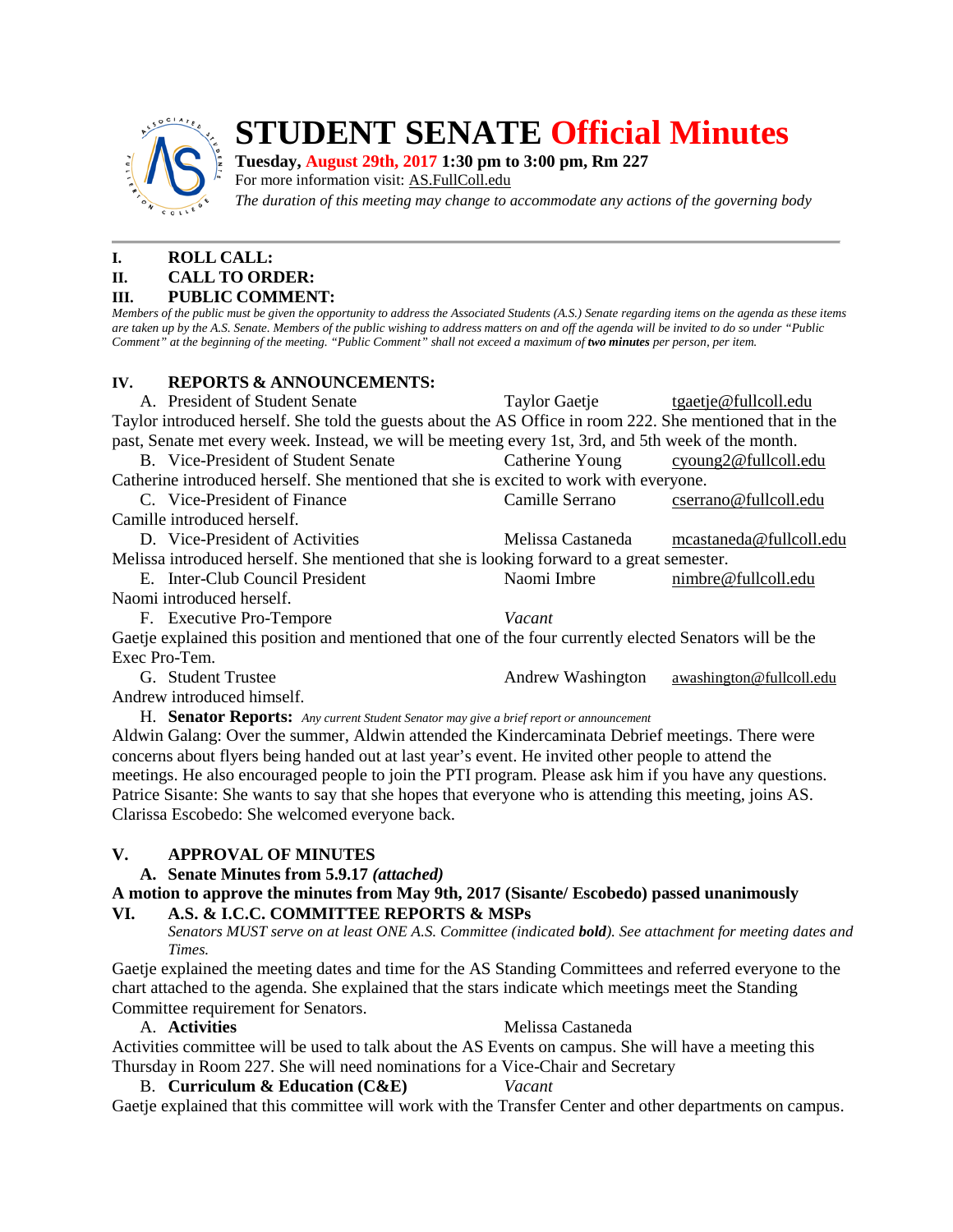| C. Committee on the Environment                                                                                                                                                             |
|---------------------------------------------------------------------------------------------------------------------------------------------------------------------------------------------|
| Vacant<br>Melissa mentioned that one goal for this committee is to work with RPR to develop policies on campus.                                                                             |
| D. Executive Council<br><b>Taylor Gaetje</b>                                                                                                                                                |
|                                                                                                                                                                                             |
| Gaetje mentioned that during this meeting, Execs get together to discuss things relevant to AS.                                                                                             |
| MSP to approve Athletics Counseling Week funds not to exceed \$200 (Imbre/Young)                                                                                                            |
| MSP to approve removing \$200,000 from Orange County Credit Union. Store \$100,000 with School's<br>First Federal Credit Union and store \$100,000 with the Bursar's Office (Serrano/Young) |
| MSP to change the number of units a student has to take over summer in order to be eligible for<br><b>CareBank Assistance to 3 units (Young/Imbre)</b>                                      |
| MSP to approve the blood drive to be on October 30th and 31st instead of October 9th<br>and 10th (Imbre/Young).                                                                             |
| <b>MSP</b> to approve the first Quadchella logo pending revisions (Imbre/Serrano)                                                                                                           |
| MSP to approve the purchase of the mini tabletop prize wheel from 4 imprint for no more than \$350.00                                                                                       |
| <i>(Serrano/Young)</i>                                                                                                                                                                      |
| MSP to approve July 11th, July 25th, and August 1st as future meeting dates and July 18th as potential<br>meeting dates (Castaneda/Imbre)                                                   |
| MSP to approve Quadchella Auditions flyer number 3 for Quadchella Auditions (Imbre/Castaneda)                                                                                               |
| MSP to adopt the AS Budget for 2017-2018 (Serrano/Imbre)                                                                                                                                    |
| MSP to approve the 2017-2018 tentative calendar of events (Imbre/Young)                                                                                                                     |
| MSP to approve ordering item 114521-T in Bright Blue (Serrano/Castaneda)                                                                                                                    |
| MSP to approve no more than \$7,800 for the Translucent Blue narrow Ruled Notebook (114521-T)<br>(Serrano/Castaneda)                                                                        |
| MSP to approve the purchase of 2500 water bottles (item number 127005-28-FL) for no more than<br>\$4000 (Serrano/Imbre)                                                                     |
| <b>MSP</b> to approve the tentative lineup for Quadchella (Castaneda/Imbre)                                                                                                                 |
| MSP to authorize Stephanie Rodriguez to contract the sound person for Quadchella                                                                                                            |
| (Castaneda/Imbre)                                                                                                                                                                           |
| MSP to approve no more than \$2,000 for pizza, cookies, salad, and Lemonade for Quadchella<br>(Castaneda/Serrano)                                                                           |
| MSP to authorize Camille Serrano to make the surveys for Smart Start Saturday and the rest of the<br>school year (Imbre/Young)                                                              |
| MSP to authorize the administrative assistant, Stephanie Rodriguez, to create generic business cards                                                                                        |
| for Associated Students (Serrano/Castaneda)                                                                                                                                                 |
| A motion to approve all MSPs under Executive Council (Serrano/Sisante) passed unanimously.                                                                                                  |
| E. Finance & Budget<br>Camille Serrano                                                                                                                                                      |
| Camille shared that this committee oversees the Budget of AS, ICC, and the Student Center. They also created                                                                                |
| the promotional items for AS last year.                                                                                                                                                     |
| Finance will meet the 1st, 3rd, and 5th Thursdays in 221. Camille mentioned that she needs a Vice-Chair and                                                                                 |
| Secretary for this committee and AS Benefits Task Force.                                                                                                                                    |
| F. A.S. Benefits Task Force<br>Camille Serrano                                                                                                                                              |
| This committee is in charge of contracting with local businesses to provide discounts to our students through                                                                               |
| AS Benefits. AS Benefits Task Force will meet the 2nd and 4th Thursdays in 221.                                                                                                             |
| Naomi Imbre<br>G. Inter-Club Council                                                                                                                                                        |
| Naomi shared that she chairs ICC and mentioned that there is a Secretary position vacant. Gaetje encouraged                                                                                 |
| everyone to get involved with clubs.                                                                                                                                                        |
| H. Judicial<br>Vacant                                                                                                                                                                       |

Judicial handles all of our dismissals.

I. **Research, Planning, & Resolutions (RPR)** Catherine Young

Catherine explained that a resolution is a document that ignites an action. They also work on implementing SSCCC Region VIII resolutions. She also needs a Vice-Chair and Secretary.

**VII. NEW BUSINESS**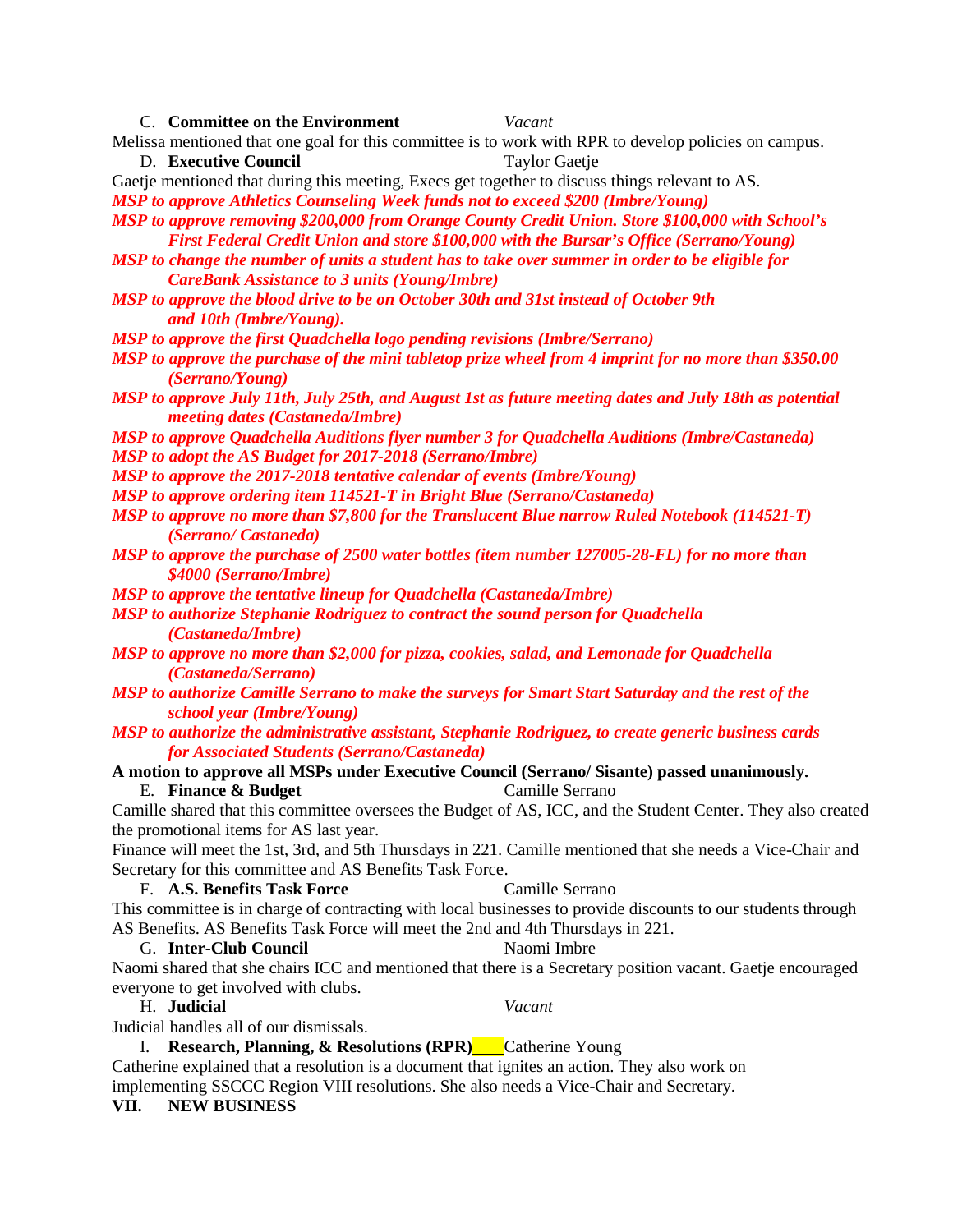A. Introduction to Administrative Staff

Rod Garcia gave update on Sodexo contract. He mentioned that the college previously received \$60,000 for every year from Sodexo and this has been increased to \$75,000. \$2,500 will go to AS and \$2,500 will go to Athletes for catering/ hospitality related expenses. Some time in September, they will send out an email to students

Dr. Gilbert Contreras welcomed the students back to campus and thanked them for their service.

Dr. Schulz welcomed the students back and reminded everyone of the Accreditation Team Visit.

Dr. Elaine Lipiz-Gonzalez asked us to look to the future.

B. Icebreakers

Everyone was asked to introduce themselves

C. Applicants to Serve as Student Representatives Anthony Meza Donghy Lee Cailin Marie Nacionales Bricia Zuniga Amina Usmani Juhi Bambar Brenda Gonzalez Linda McNeil Yuliana Morales Hannah Yu Danilo Escobar Sergio Heziquio Isaac Llamas

### **MSP to approve all applicants to serve as student representatives (Serrano/ Imbre)**

- D. Appointments of Student Senators
- E. A.S. Office and Club Room Remodel

Gaetje mentioned that the office looks different. There was a huge remodel over the summer. Camille mentioned that she spoke with Naomi Abesamis and said that they discussed creating an Ad Hoc committee/ Task Force to discuss the remodel of the Associated Students Office and the Student Center. This committee will be comprised of the VP of Finance, two additional execs, AS Advisor, two senators, and Randy Harris (Manager of M&O).

**A motion to establish the AS Remodeling Task Force (Serrano/ Imbre) passed unanimously. A motion to create the AS Remodeling Task Force be composed of Naomi Abesamis, Joe Carrithers, Camille Serrano, Two Senators, Two Execs, and Randy from Facilities (Serrano/ Young) passed unanimously.**

**A motion to amend the motion to use titles rather than names (Serrano/ Young) passed unanimously**

**A motion to approve the AS Remodeling Task Force be composed of the Director of Student Activities, Advisor of Associated Students, AS Vice President of Finance, Two Senators, Two Execs, and a representative from Facilities (Serrano/ Young) passed unanimously.**

Naomi clarified that the club storage space has been moved to the AS balcony

A.S. Budget 2017-18

Camille reviewed the budget.

F. Quadchella 2017

September 12th from 5:00 PM - 9:00 PM. Please go to the Activities committee to discuss the details of this event.

G. Election of Student Representative to Citizen's Oversight Committee